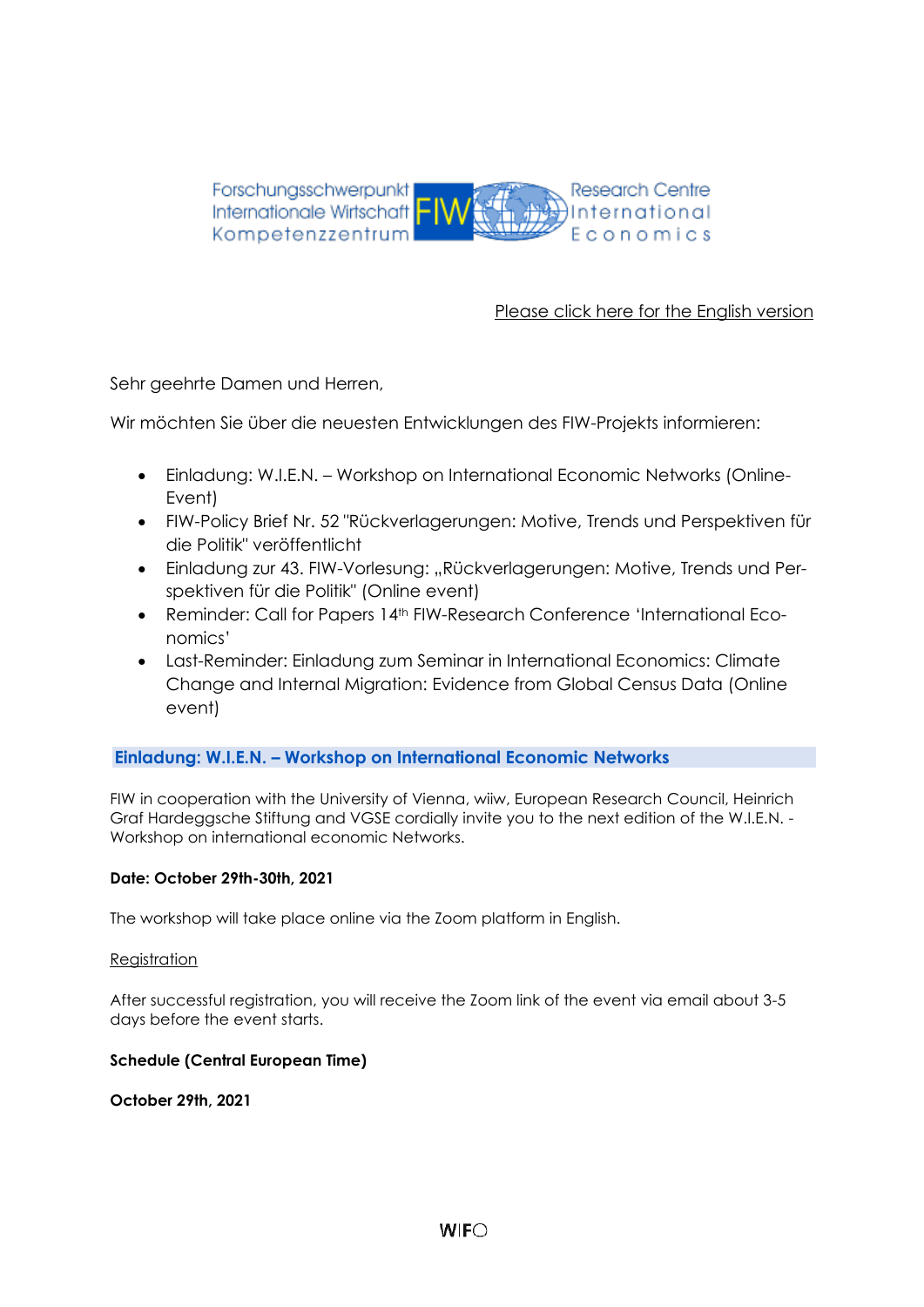13:50 – 14:00 Opening

14:00 – 14:30 **Anders Akerman** (Stockholm U.): "Imports and the CO2 Emissions of Firms" (with Rikard Forslid and Ossian Prane)

– 2 –

14:30 – 15:00 **Dennis Novy** (U. Warwick): "Import Liberalization as Export Destruction? Evidence from the United States" (with Holger Breinlich, Elsa Leromain and Thomas Sampson)

15:00 – 15:10 Break

15:10 – 15:55 **Keynote: Natalia Ramondo** (Boston U.): "The Ricardian Model of Trade: Old Insights, New Tools" (with Nelson Lind)

15:55 – 16:10 Break

16:10 – 16:40 **Federico Hunneus** (Central Bank of Chile): "Spatial Production Networks" (with Costas Arkolakis and Yuhei Miyauchi)

16:40 – 17:10 **Yuan Zi** (U. Oslo): "Sparse Production Networks" (with Andrew B. Bernard)

17:10 – 17:20 Break

17:20 – 17:50 **Jan David Bakker** (UCL): "Cities, Heterogeneous Firms, and Trade" (with Alvaro Garcia-Marin, Andrei Potlogea, Vico Voigtländer and Yang Yang)

17:50 – 18:20 **Woan Foong Wong** (U. Oregon): "Entrepôt: Hubs, Scale, and Trade Costs" (with Sharat Ganapati and Oren Ziv)

#### **October 30th, 2021**

15:00 – 15:30 **Alessandro Ferrari** (U. Zurich): "Global Value Chains and the Business Cycle"

15:30 – 16:00 **Anna Gumpert** (LMU): "Multinational Firms and Global Innovation" (with Kalina Manova, Christina Rujan and Monika Schnitzer)

16:00 – 16:10 Break

16:10 – 16:55 **Keynote: Andreas Moxnes** (U. Oslo): "TBA" (with Coauthor(s))

16:55 – 17:10 Break

17:10 – 17:40 **Stephen R. Yeaple** (Penn State): "Multinationals, Markets, and Markups" (with Wolfgang Keller)

17:40 – 18:10 **Swapnika Rachapalli** (U. Toronto): "Learning between Buyers and Sellers Along the Global Value Chain"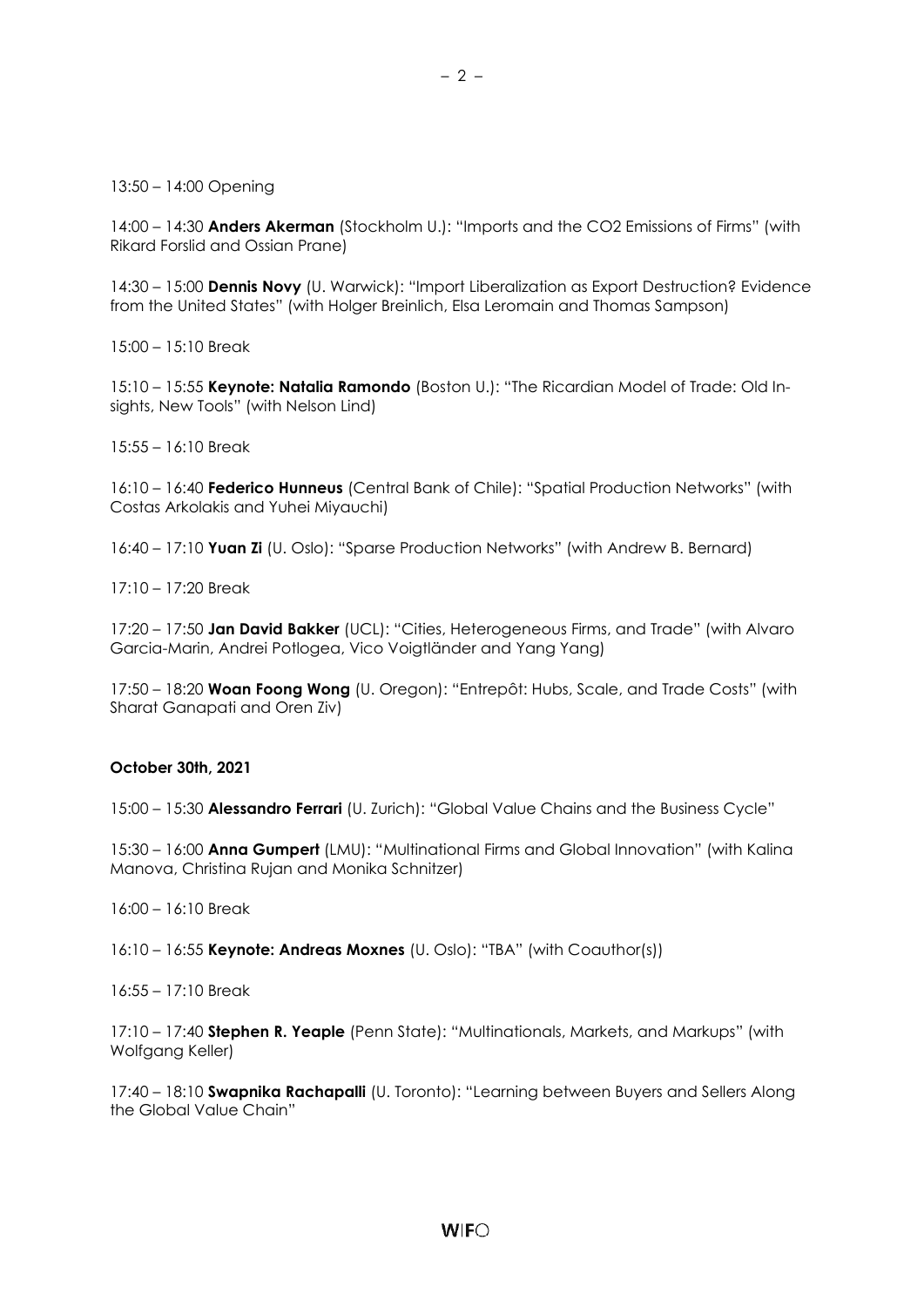18:10 – 18:20 Closure

#### **FIW-Policy Brief Nr. 52 "Rückverlagerungen: Motive, Trends und Perspektiven für die Politik" veröffentlicht**

Im soeben veröffentlichten FIW-Policy Brief Nr. 52 befasst sich Bernhard Dachs (AIT Austrian Institute of Technology) ausführlich mit Rückverlagerungen, also mit Verlagerungen von Produktionsaktivitäten (oder Teilen davon) aus dem Ausland in das Herkunftsland des Unternehmens und präsentiert dazu neben aktuellen Daten auch Perspektiven und Optionen für die österreichische Wirtschaftspolitik.

### **Abstract:**

Rückverlagerungen sind Verlagerungen von Produktionsaktivitäten (oder Teilen davon) aus dem Ausland in das Herkunftsland des Unternehmens. Das Thema taucht aus verschiedenen Gründen derzeit vermehrt in der öffentlichen Diskussion auf: einerseits leiden Unternehmen unter Lieferverzögerungen und anderen Nachteilen zu langer Lieferketten. Die Covid-19-Krise hat diese Anfälligkeit besonders deutlich gezeigt. Zum anderen verbinden sich mit Rückverlagerungen die Hoffnung, Arbeitsplätze aus dem Ausland "zurückzuholen".

Die präsentierten Daten zeigen, dass Rückverlagerungen im Gegensatz zur öffentlichen Wahrnehmung noch selten sind. Sie sind kein wirtschaftspolitisches Allheilmittel, um Arbeitsplätze zu schaffen und die Belastbarkeit internationaler Zuliefernetzwerke zu erhöhen, können der österreichischen Industrie in Zukunft allerdings positive Impulse geben. Deshalb sollte die Politik rückkehrwillige Unternehmen unterstützen. Die Förderung von Rückverlagerungen sollte allerdings kein Selbstzweck sein. Vielmehr könnte sich eine Strategie der industriellen Modernisierung als erfolgreich erweisen, die neben Investitionen in moderne Produktionstechnologien auch Ausbildung und Innovation fördert und so die Attraktivität des Standorts verbessert. Als Nebeneffekt könnte eine solche Strategie dazu beitragen, Rückverlagerungen attraktiver zu machen.

Bernhard Dachs (AIT Austrian Insitute of Technology) Rückverlagerungen: Motive, Trends und Perspektiven für die Politik FIW-Policy Brief Nr. 52 Oktober 2021

**[Download](https://fiw.ac.at/fileadmin/Documents/Publikationen/Policy_Briefs/52_FIW_Policy_Brief_Dachs_Rueckverlagerungen.pdf)** 

Einladung zur 43. FIW-Vorlesung: "Rückverlagerungen: Motive, Trends und Perspekti**ven für die Politik" (Online event) | 09.11.2021**

Das Bundesministerium für Digitalisierung und Wirtschaftsstandort und das FIW laden ein zum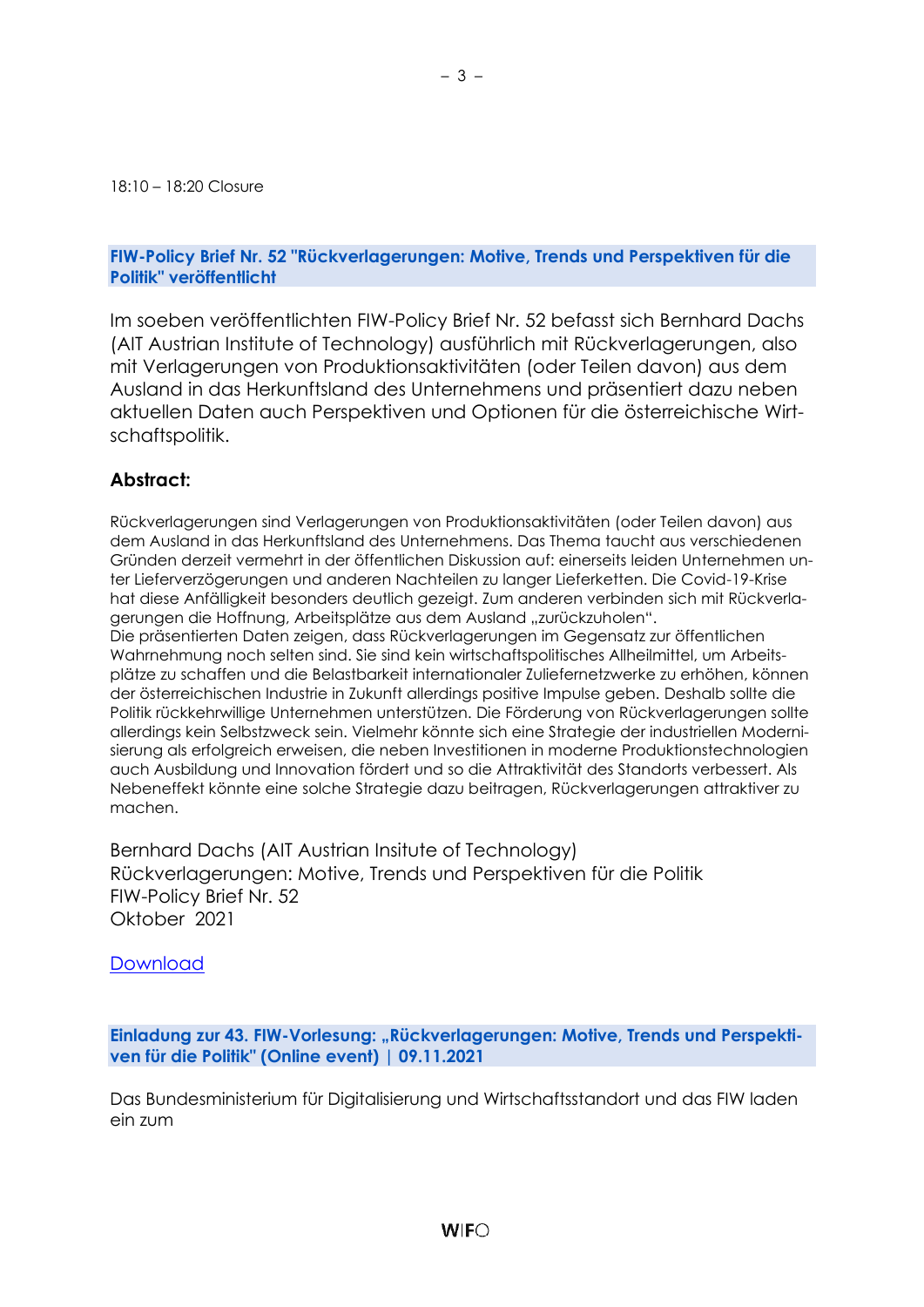### **Webinar 43. FIW-Vorlesung**

## **"Rückverlagerungen: Motive, Trends und Perspektiven für die Politik"**

**Dr. Bernhard Dachs (AIT)**

**Begrüßung: Dr. Manfred Schekulin (BMDW) Koreferat: Mag. René Tritscher LL.M. (ABA) Diskussionsleitung: Dr. Manfred Schekulin (BMDW)**

**Literatur:** [FIW-Policy Brief Nr. 52](https://fiw.ac.at/fileadmin/Documents/Publikationen/Policy_Briefs/52_FIW_Policy_Brief_Dachs_Rueckverlagerungen.pdf)

### **Dienstag, 9. November 2021, 9:15 h bis 10:30 h**

FIW-Vorlesungen ist eine Veranstaltungsreihe, bei der politikrelevante aktuelle Forschungsergebnisse aus dem Bereich internationale Wirtschaft praxisnah präsentiert und diskutiert werden.

Anmeldung erforderlich unter:<https://my.demio.com/ref/ama3Ig1gEP11BsbU> Den Teilnahmelink erhalten Sie unmittelbar nach der Anmeldung.

Technische Voraussetzungen: Dieses Webinar sollte in allen aktuellen und gängigen Browsern und auf allen gängigen Plattformen (inklusive Tablets und Smartphones) funktionieren. Bitte vermeiden Sie den Internet Explorer, da dieser veraltet ist und seit einiger Zeit nicht mehr weiterentwickelt wird. Wir empfehlen die aktuellsten Versionen von Firefox, Chrome, Edge oder Safari. Wenn Sie Probleme mit einem dieser Browser haben, versuchen Sie es bitte mit einem anderen.

#### **Reminder: Call for Papers 14th FIW-Research Conference 'International Economics'**

## **14thFIW-Research Conference 'International Economics'**

#### **24-25 February 2022**

Submission Deadline: 5<sup>th</sup> November 2021

[Download: Call for Papers](https://fiw.ac.at/fileadmin/Documents/Veranstaltungen/14FOKO2021/14.FIW_FOKO_CALL_en_fin.pdf)

#### **OUTLINE**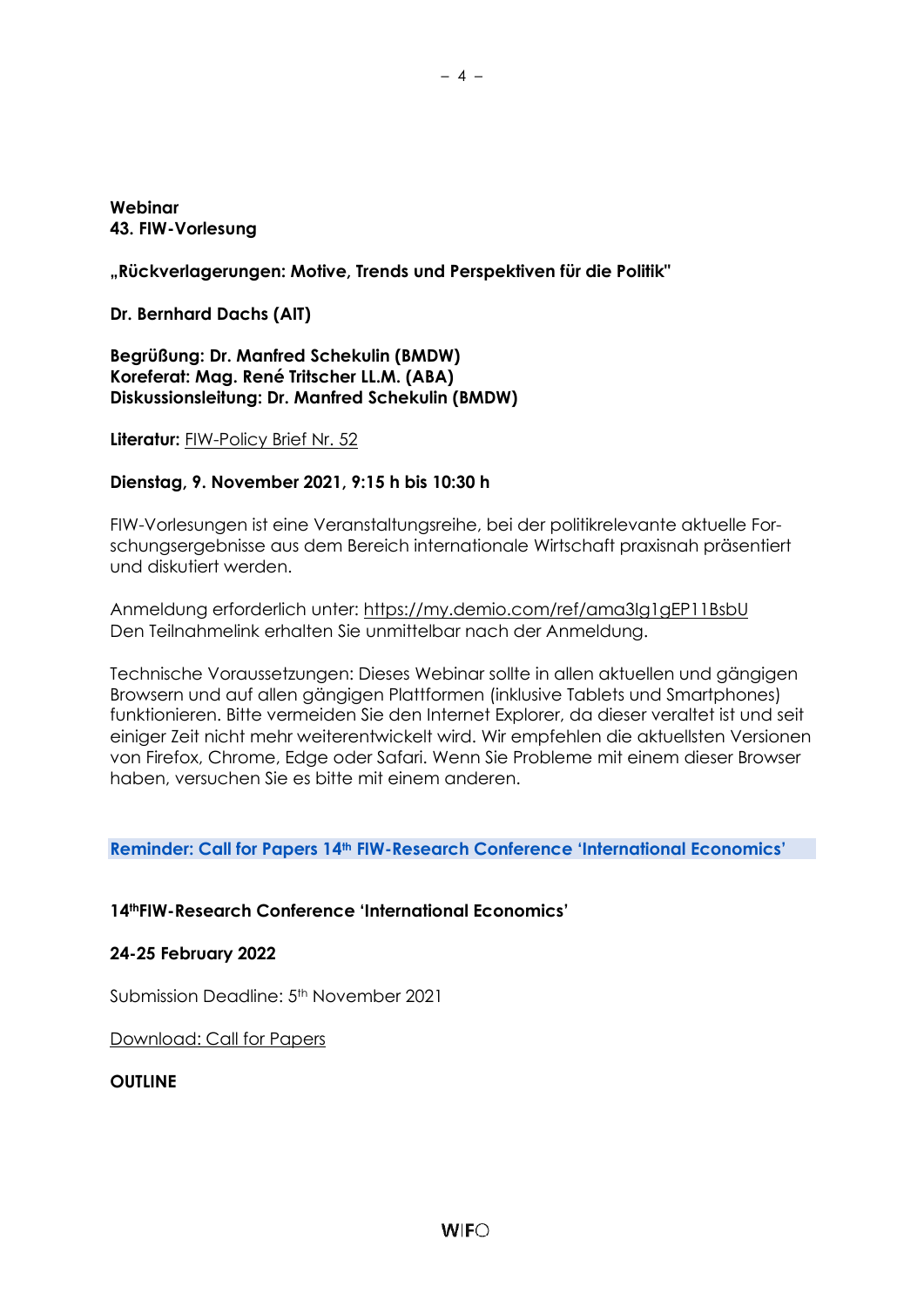The Research Centre International Economics - FIW announces its 14th Research Conference 'International Economics' and invites the submission of (full) working papers to be presented at the conference.

The main objective of the conference is to provide a platform for economists working in the field of 'International Economics' to present recent research.

Papers from Ph.D. students, young faculty members and young researchers in similar positions are particularly welcome as the conference aims to support and encourage young economists by providing an opportunity to present their work to fellow junior economists as well as experienced senior researchers.

The conference also aims at bringing together researchers and policy makers to provide a forum for a discussion on how empirical evidence can more effectively inform actual economic policy making.

## **TIME & LOCATION**

The 14th FIW Research Conference on 'International Economics' will take place **online** on Thursday, **24th February 2022** and Friday, **25thFebruary 2022** at the **Vienna University of Economics & Business (WU),** Welthandelsplatz 1, 1020 Vienna, Austria.

FIW conferences have always been about informal, as well as formal, interactions amongst participants. It was unfortunate that we had to host the conference in 2021 as an online event due to the pandemic. Given the current situation in Austria, we expect that the 14th FIW-Conference will run face-to-face in Vienna. If necessary, the FIW-team will try its best to make online-participation *(i.e., present papers and attend selected sessions) possible. Guidelines on required safety-measures for participants will be communicated as soon as possible.*

#### **PAPER SUBMISSION**

We invite the submission of (full) working papers on all topics in the field of International Economics.

**Please submit your working papers via** <https://conference2022.fiw.ac.at/> **until 5th November 2021.**

**Last-Reminder: Einladung zum Seminar in International Economics: Climate Change and Internal Migration: Evidence from Global Census Data (Online event)**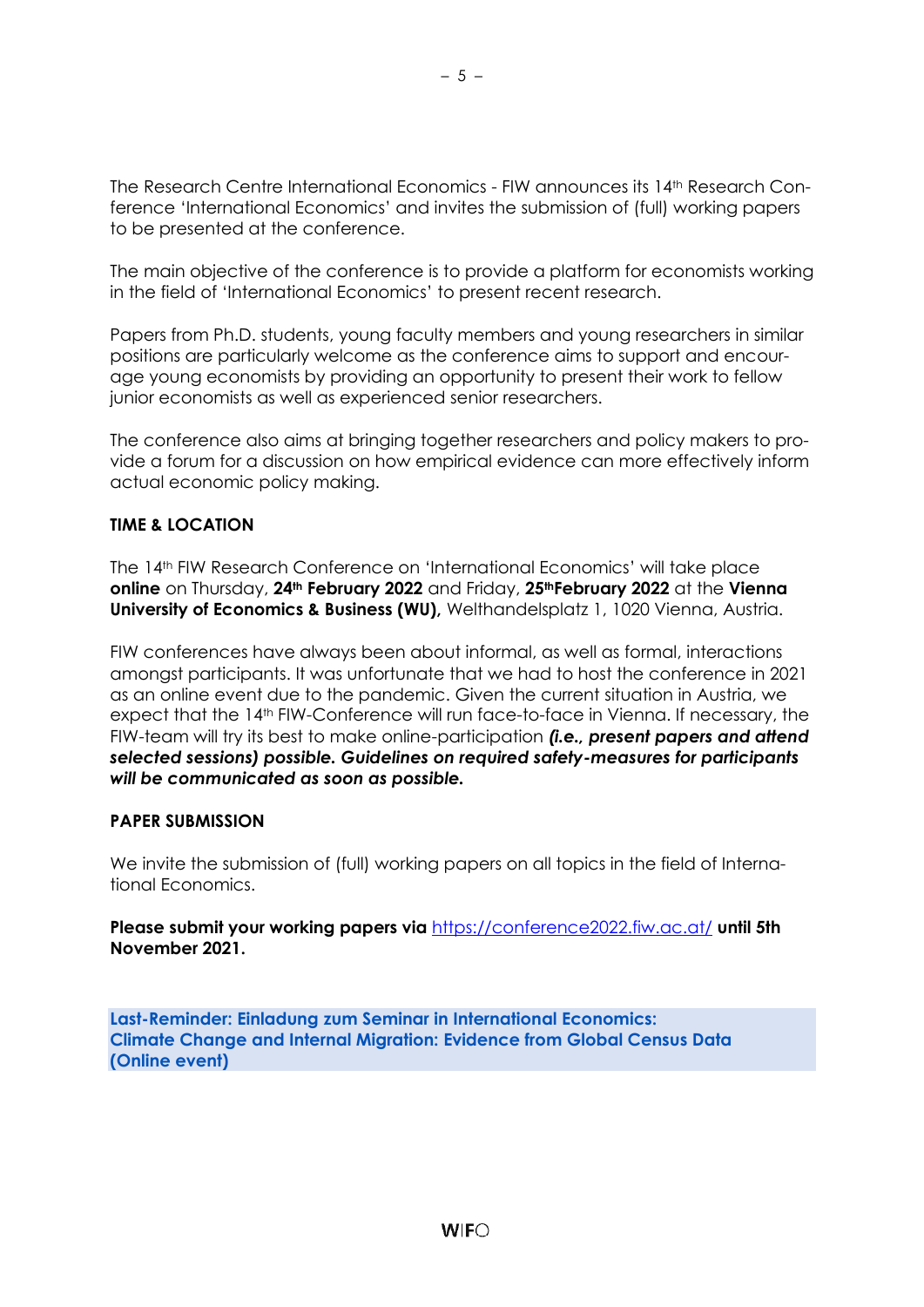# **Climate Change and Internal Migration: Evidence from Global Census Data (Online event)**

### **Vortragender: Roman Hoffmann, International Institute for Applied Systems Analysis Zeit: Donnerstag, 4. November 2021, 15:00 Uhr Registrierungslink:** [https://us06web.zoom.us/webinar/register/WN\\_vwvjGbVJTTC72Kd8w32jIw](https://us06web.zoom.us/webinar/register/WN_vwvjGbVJTTC72Kd8w32jIw)

Der Einwahllink wird Ihnen unmittelbar nach der Registrierung zugeschickt. **Sprache:** Englisch

## **Description:**

In this paper, we provide a systematic comparative analysis of climate-induced internal migration across 69 countries in Africa, Asia and Latin America and the Caribbean based on the micro census data supplied by the Integrated Public Use Microdata Series (IPUMS) International over the period 1960-2015. Using the data from 188 censuses, we construct a longitudinal database at the sub-national regional level (Geo 1 census regions) with information on bilateral migration flows between the regions. Migration is estimated based on information on the previous residence of the census participants five or ten years prior to the respective census date (Garcia et al. 2015). In total, the data contains information on internal migration from 1600 census regions allowing us to estimate approximately 98000 bilateral migration flows. We use gravity-type fixed effects models to estimate internal migration flows induced by temperature and rainfall anomalies as well as drought taking into account both socioeconomic and climate drivers at the origin and destination. All models control for both region of origin as well as destination fixed effects and common time trends. We find a sizeable impact of negative precipitation anomalies, as well as weaker but significant impacts of heat anomalies and droughts on migration. Our findings furthermore suggest that also climatic conditions in destination regions influence migration flows to those regions. Fitting a series of spatial interaction models for different world regions, we find long-term heat stress increases out-migration in Asia and Latin America and the Caribbean while internal migration flows decline in Africa as the frequency of dry years increase. For the latter, the vulnerable subgroups of population may be 'trapped' in the place with unfavorable climatic conditions since they do not have necessary resources to facilitate outmigration (Black et al. 2013).

Mit freundlichen Grüßen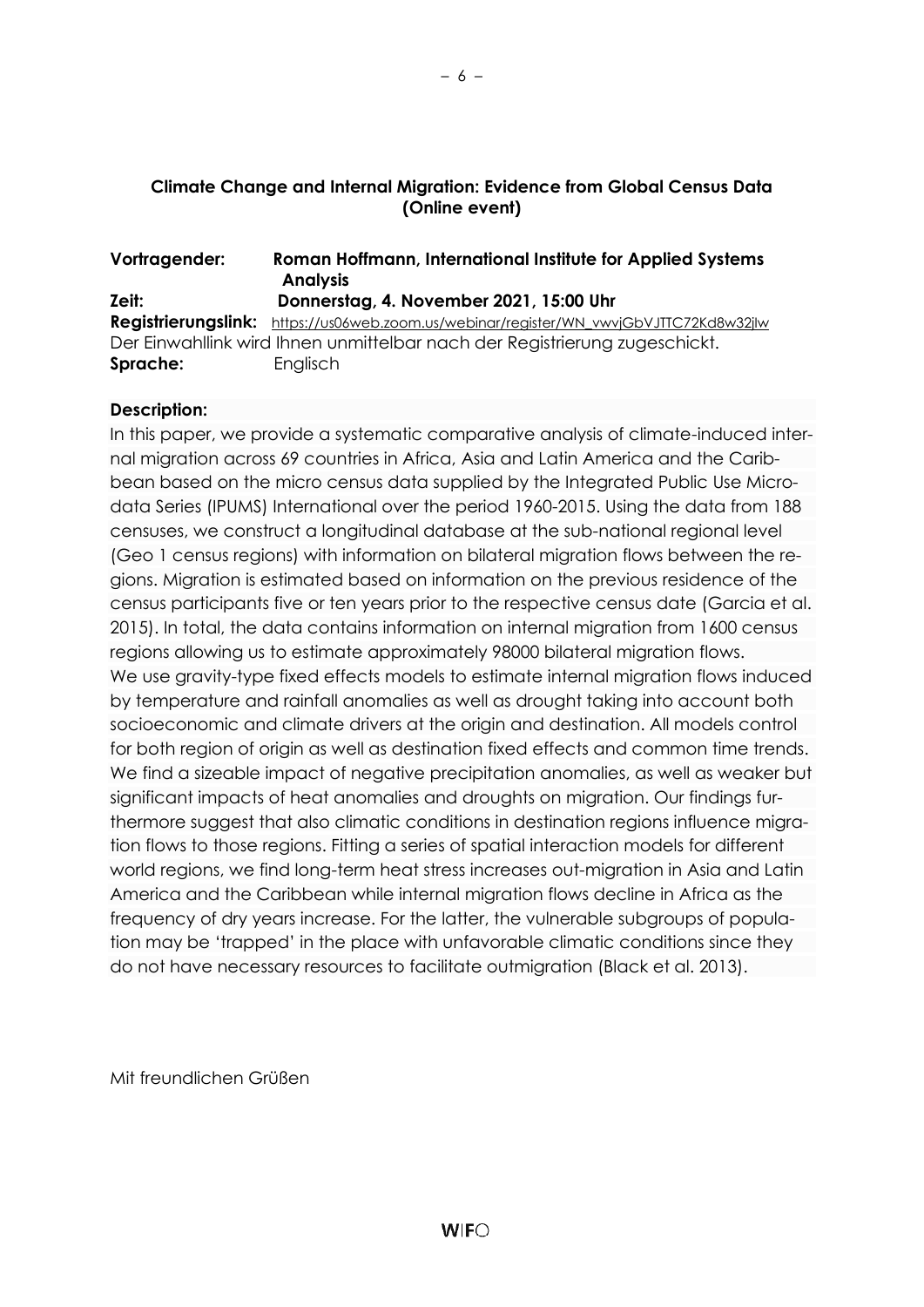### Alexander Hudetz und Birgit Buschbom

### FIW-Projektbüro

Es entspricht nicht unserer Philosophie Ihnen unerwünschte E-Mails zukommen zu lassen. Falls Sie keine weiteren E-Mails vom FIW erhalten möchten, schreiben Sie bitte an das [Projektbüro](mailto:fiw-pb@fiw.at) mit dem Betreff "Abmelden".

\_\_\_\_\_\_\_\_\_\_\_\_\_\_\_\_\_\_\_\_\_\_\_\_\_\_\_\_\_\_\_\_\_\_ *Der Forschungsschwerpunkt Internationale Wirtschaft (FIW) [\(https://www.fiw.ac.at/\)](https://www.fiw.ac.at/) ist eine Kooperation zwischen der Wirtschaftsuniversität Wien (WU), der Universität Wien, der Johannes Kepler Universität Linz und der Universität Innsbruck, WIFO, wiiw und WSR. FIW wird von den Bundesministerien BMBFW und BMDW finanziert.*

<span id="page-6-0"></span>Dear Sir or Madam,

We are pleased to present the latest developments of the FIW project:

- Invitation W.I.E.N. Workshop on International Economic Networks (Online-Event)
- FIW-Policy Brief Nr. 52 "Rückverlagerungen: Motive, Trends und Perspektiven für die Politik" veröffentlicht
- Einladung zur 43. FIW-Vorlesung: "Rückverlagerungen: Motive, Trends und Perspektiven für die Politik" (Online event)
- Reminder: Call for Papers 14th FIW-Research Conference 'International Economics'
- Last-Reminder: Einladung zum Seminar in International Economics: Climate Change and Internal Migration: Evidence from Global Census Data (Online event)

#### **Invitation: W.I.E.N. – Workshop on International Economic Networks**

FIW in cooperation with the University of Vienna, wiiw, European Research Council, Heinrich Graf Hardeggsche Stiftung and VGSE cordially invite you to the next edition of the W.I.E.N. - Workshop on international economic Networks.

#### **Date: October 29th-30th, 2021**

The workshop will take place online via the Zoom platform in English.

#### **[Registration](https://fiw.ac.at/en/events/fiw-workshops/28th-fiw-workshop-on-international-economic-networks/registration)**

After successful registration, you will receive the Zoom link of the event via email about 3-5 days before the event starts.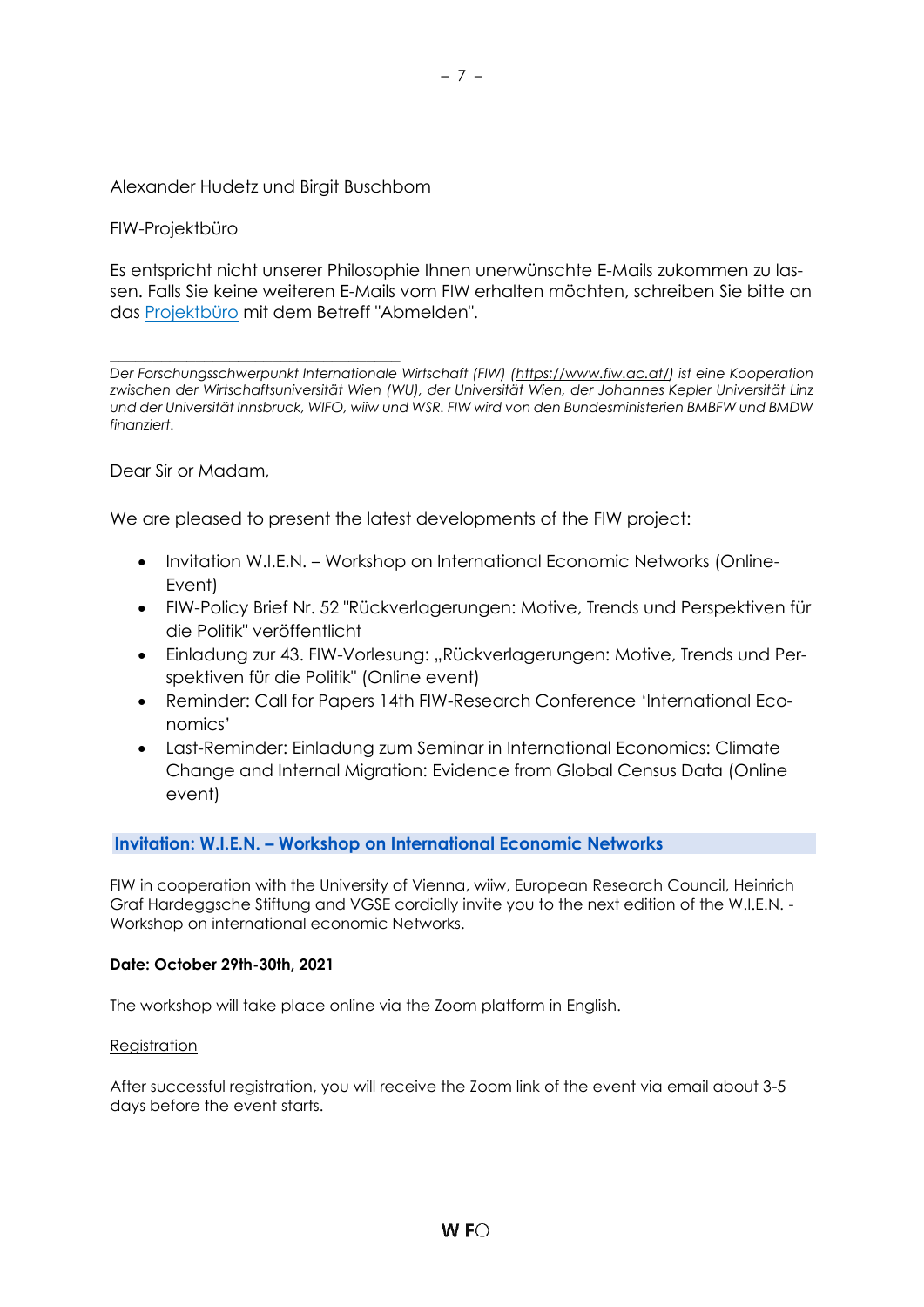#### **Schedule (Central European Time)**

#### **October 29th, 2021**

13:50 – 14:00 Opening

14:00 – 14:30 **Anders Akerman** (Stockholm U.): "Imports and the CO2 Emissions of Firms" (with Rikard Forslid and Ossian Prane)

14:30 – 15:00 **Dennis Novy** (U. Warwick): "Import Liberalization as Export Destruction? Evidence from the United States" (with Holger Breinlich, Elsa Leromain and Thomas Sampson)

15:00 – 15:10 Break

15:10 – 15:55 **Keynote: Natalia Ramondo** (Boston U.): "The Ricardian Model of Trade: Old Insights, New Tools" (with Nelson Lind)

 $15:55 - 16:10$  Break

16:10 – 16:40 **Federico Hunneus** (Central Bank of Chile): "Spatial Production Networks" (with Costas Arkolakis and Yuhei Miyauchi)

16:40 – 17:10 **Yuan Zi** (U. Oslo): "Sparse Production Networks" (with Andrew B. Bernard)

17:10 – 17:20 Break

17:20 – 17:50 **Jan David Bakker** (UCL): "Cities, Heterogeneous Firms, and Trade" (with Alvaro Garcia-Marin, Andrei Potlogea, Vico Voigtländer and Yang Yang)

17:50 – 18:20 **Woan Foong Wong** (U. Oregon): "Entrepôt: Hubs, Scale, and Trade Costs" (with Sharat Ganapati and Oren Ziv)

#### **October 30th, 2021**

15:00 – 15:30 **Alessandro Ferrari** (U. Zurich): "Global Value Chains and the Business Cycle"

15:30 – 16:00 **Anna Gumpert** (LMU): "Multinational Firms and Global Innovation" (with Kalina Manova, Christina Rujan and Monika Schnitzer)

16:00 – 16:10 Break

16:10 – 16:55 **Keynote: Andreas Moxnes** (U. Oslo): "TBA" (with Coauthor(s))

16:55 – 17:10 Break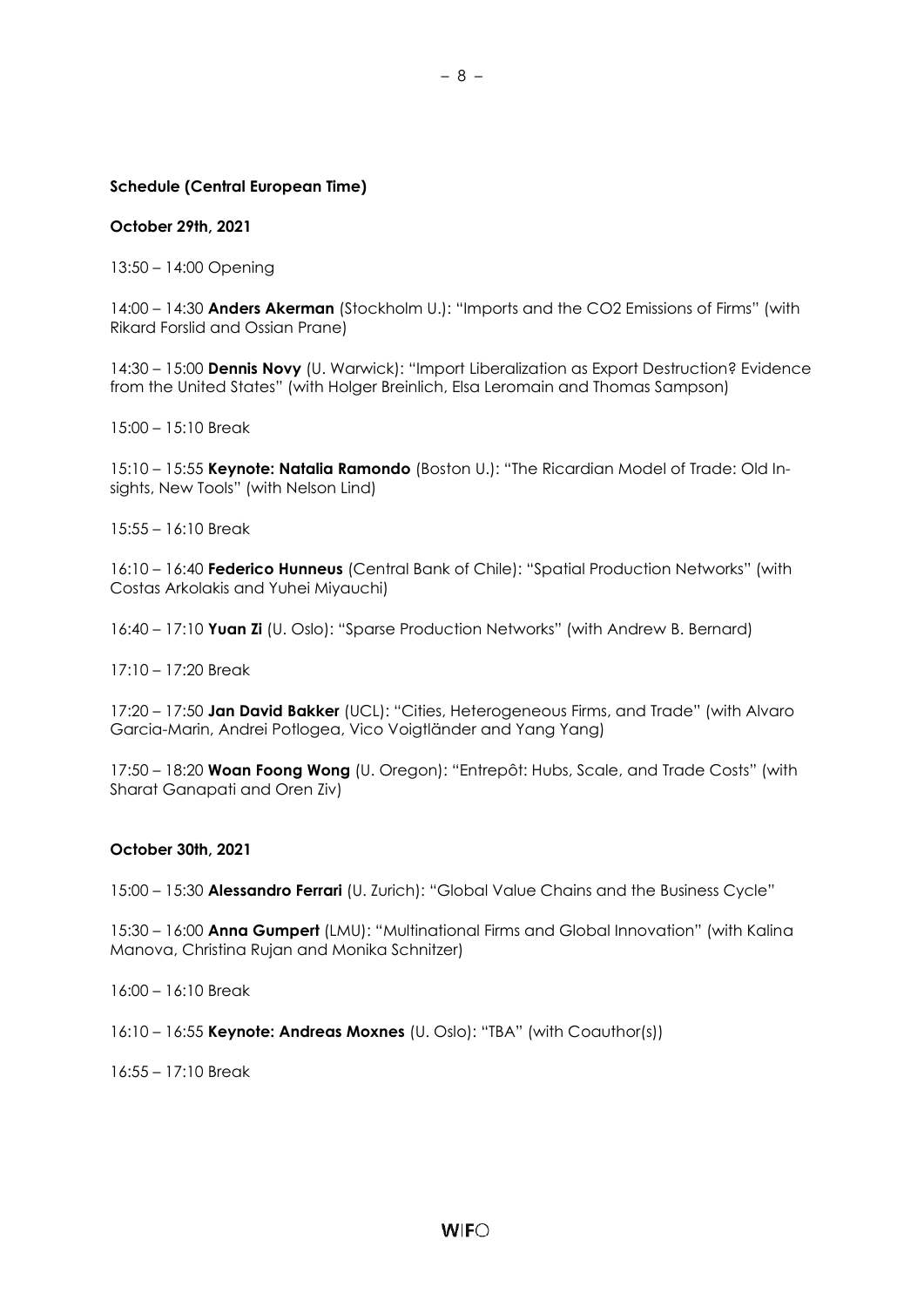17:10 – 17:40 **Stephen R. Yeaple** (Penn State): "Multinationals, Markets, and Markups" (with Wolfgang Keller)

17:40 – 18:10 **Swapnika Rachapalli** (U. Toronto): "Learning between Buyers and Sellers Along the Global Value Chain"

18:10 – 18:20 Closure

**FIW Policy Brief No. 52 "Relocations: Motives, trends and perspectives for policy" published**

In the just published FIW-Policy Brief No. 52, Bernhard Dachs (AIT Austrian Institute of Technology) deals in detail with relocations, i.e. relocations of production activities (or parts thereof) from abroad to the company's country of origin, and presents not only current data but also perspectives and options for Austrian economic policy.

## **Abstract:**

Relocations are shifts of production activities (or parts thereof) from abroad to the company's country of origin. The topic is currently increasingly surfacing in the public debate for various reasons: on the one hand, firms suffer from delivery delays and other disadvantages of too long supply chains. The Covid 19 crisis has shown this vulnerability particularly clearly. On the other hand, relocations are associated with the hope of "bringing back" jobs from abroad.

The data presented show that, contrary to public perception, relocations are still rare. They are not a panacea for economic policy to create jobs and increase the resilience of international supply networks, but they can provide positive impulses for Austrian industry in the future. Therefore, policy should support companies willing to return. However, promoting relocation should not be an end in itself. Rather, a strategy of industrial modernization could prove successful, which, in addition to investments in modern production technologies, also promotes training and innovation and thus improves the attractiveness of the location. As a side effect, such a strategy could help make relocations more attractive.

Bernhard Dachs (AIT Austrian Insitute of Technology) Rückverlagerungen: Motive, Trends und Perspektiven für die Politik FIW-Policy Brief Nr. 52 Oktober 2021

**[Download](https://fiw.ac.at/fileadmin/Documents/Publikationen/Policy_Briefs/52_FIW_Policy_Brief_Dachs_Rueckverlagerungen.pdf)** 

**Invitation FIW-Lecture "Rückverlagerungen: Motive, Trends und Perspektiven für die Politik" (Online event) | 9th November 2021**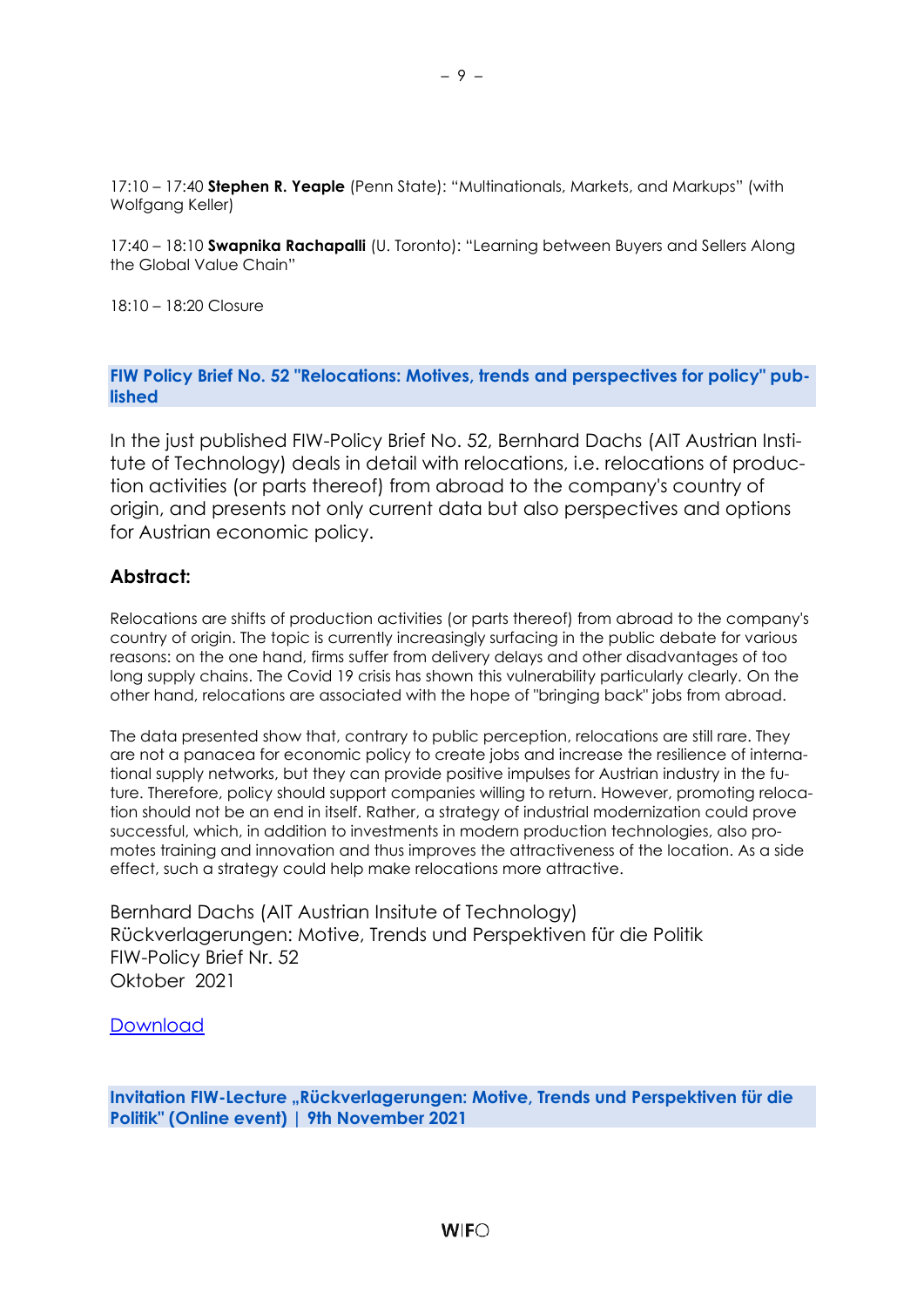The Federal Ministry for Digitization and Economic Location and FIW invite you to the

### **Webinar**

## **43rd FIW Lecture**

**"Backshifting: Motives, Trends and Perspectives for Policymakers"**

**Dr. Bernhard Dachs (AIT).**

**Welcome: Dr. Manfred Schekulin (BMDW)**

**Co-presentation: Mag. René Tritscher LL.M. (ABA)**

**Chair of the discussion: Dr. Manfred Schekulin (BMDW)**

**Literature:** [FIW Policy Brief Nr. 52](https://fiw.ac.at/fileadmin/Documents/Publikationen/Policy_Briefs/52_FIW_Policy_Brief_Dachs_Rueckverlagerungen.pdf)

Language: GERMAN

Tuesday, November 9, 2021, 9:15 a.m. to 10:30 a.m.

FIW Lectures is a series of events in which policy-relevant current research results from the field of international economics are presented and discussed in a practical manner.

**Reminder: Call for Papers 14th FIW-Research Conference 'International Economics'**

## **14thFIW-Research Conference 'International Economics'**

#### **24-25 February 2022**

Submission Deadline: 5<sup>th</sup> November 2021

– 10 –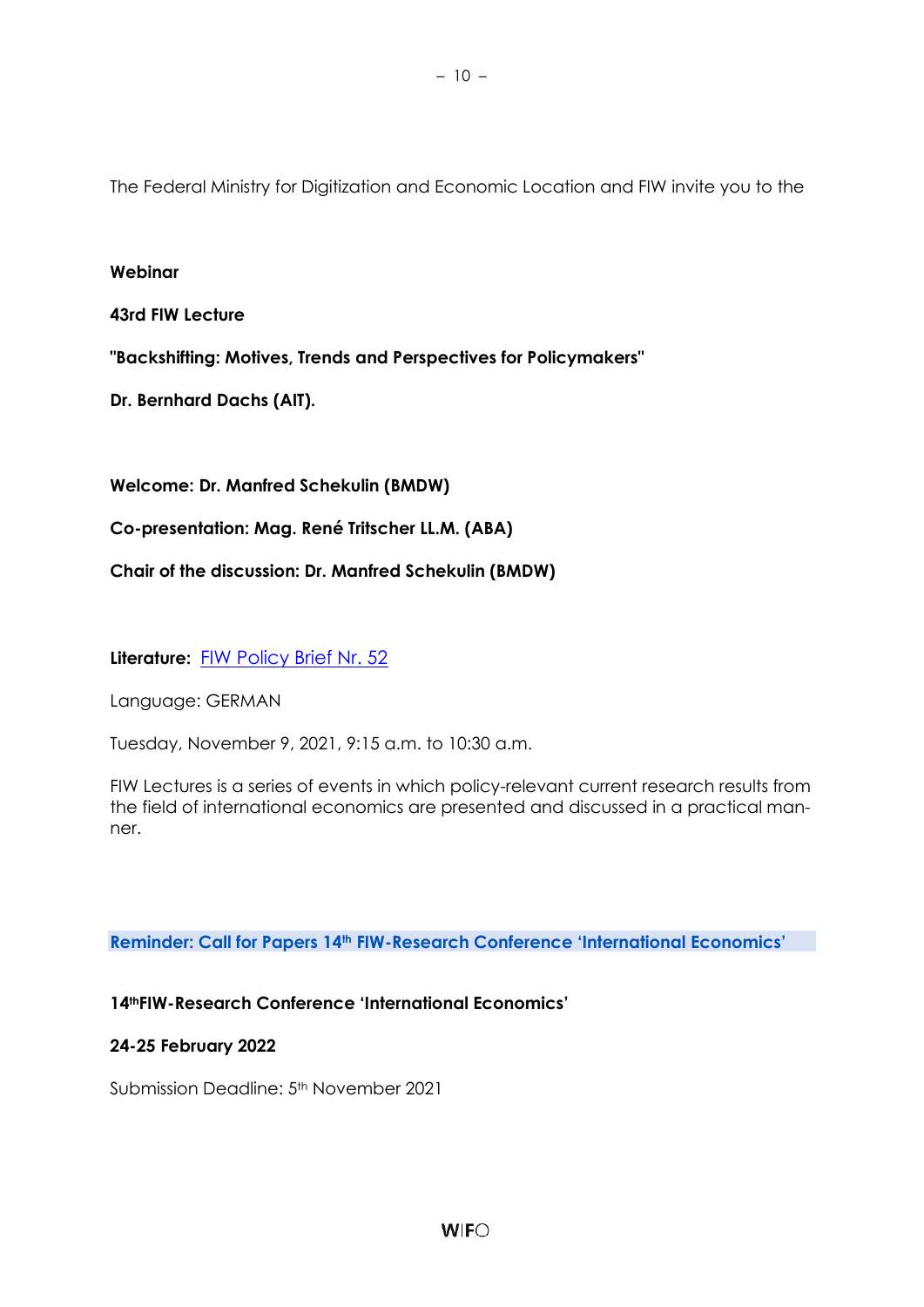#### [Download: Call for Papers](https://fiw.ac.at/fileadmin/Documents/Veranstaltungen/14FOKO2021/14.FIW_FOKO_CALL_en_fin.pdf)

#### **OUTLINE**

The Research Centre International Economics - FIW announces its 14th Research Conference 'International Economics' and invites the submission of (full) working papers to be presented at the conference.

The main objective of the conference is to provide a platform for economists working in the field of 'International Economics' to present recent research.

Papers from Ph.D. students, young faculty members and young researchers in similar positions are particularly welcome as the conference aims to support and encourage young economists by providing an opportunity to present their work to fellow junior economists as well as experienced senior researchers.

The conference also aims at bringing together researchers and policy makers to provide a forum for a discussion on how empirical evidence can more effectively inform actual economic policy making.

#### **TIME & LOCATION**

The 14th FIW Research Conference on 'International Economics' will take place **online** on Thursday, **24th February 2022** and Friday, **25thFebruary 2022** at the **Vienna University of Economics & Business (WU),** Welthandelsplatz 1, 1020 Vienna, Austria.

FIW conferences have always been about informal, as well as formal, interactions amongst participants. It was unfortunate that we had to host the conference in 2021 as an online event due to the pandemic. Given the current situation in Austria, we expect that the 14th FIW-Conference will run face-to-face in Vienna. If necessary, the FIW-team will try its best to make online-participation *(i.e., present papers and attend selected sessions) possible. Guidelines on required safety-measures for participants will be communicated as soon as possible.*

#### **PAPER SUBMISSION**

We invite the submission of (full) working papers on all topics in the field of International Economics.

**Please submit your working papers via** <https://conference2022.fiw.ac.at/> **until 5th November 2021.**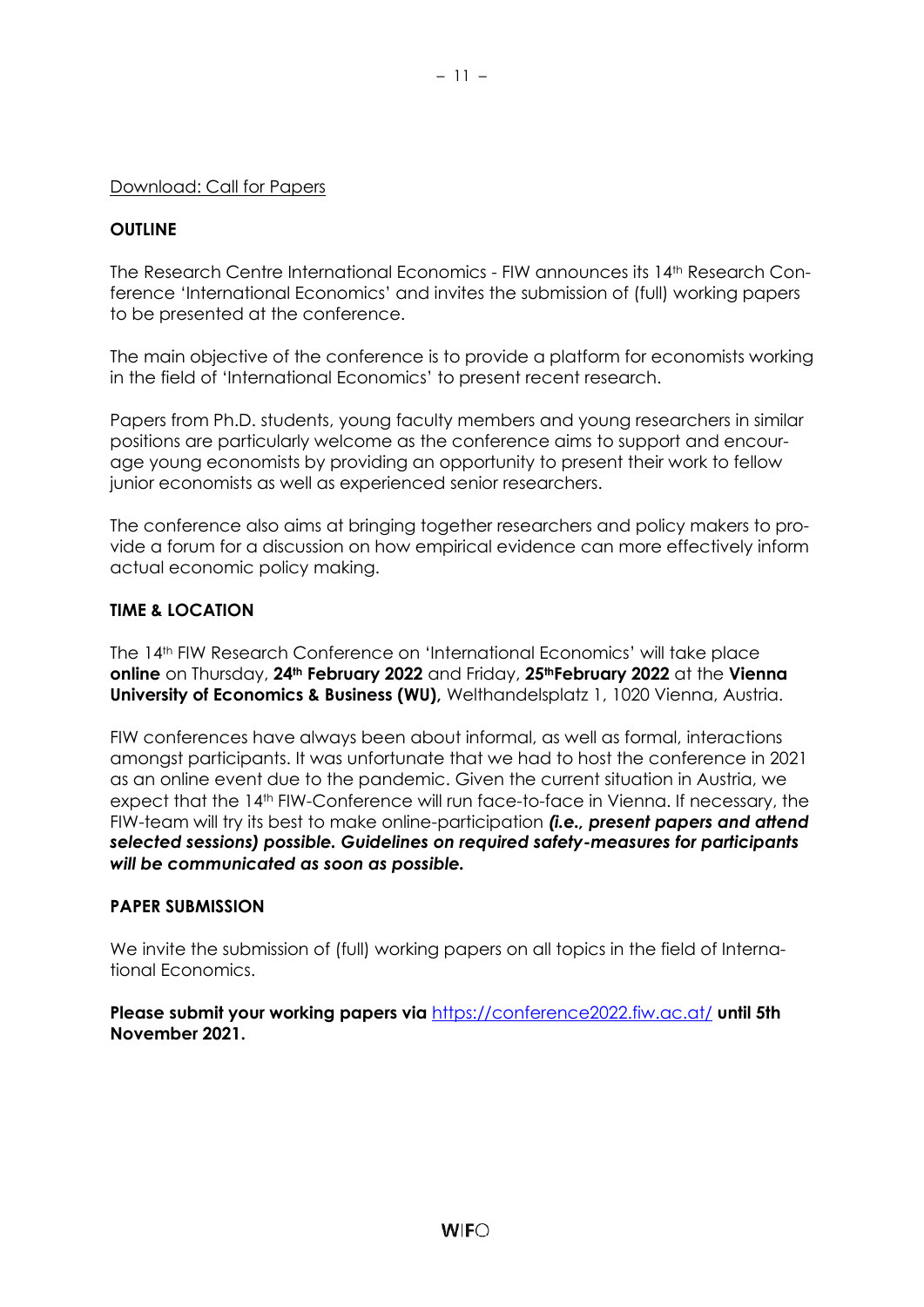### **Last-Reminder: Einladung zum Seminar in International Economics: Climate Change and Internal Migration: Evidence from Global Census Data (Online event)**

# **Climate Change and Internal Migration: Evidence from Global Census Data (Online event)**

| <b>Speaker</b>           | Roman Hoffmann, International Institute for Applied Systems        |
|--------------------------|--------------------------------------------------------------------|
| $\ddot{\cdot}$           | <b>Analysis</b>                                                    |
| Time:                    | Donnerstag, 4. November 2021, 15:00 Uhr                            |
| <b>Registrationlink:</b> | https://us06web.zoom.us/webinar/register/WN_vwvjGbVJTTC72Kd8w32jlw |
| Language:                | English                                                            |

# **Description:**

In this paper, we provide a systematic comparative analysis of climate-induced internal migration across 69 countries in Africa, Asia and Latin America and the Caribbean based on the micro census data supplied by the Integrated Public Use Microdata Series (IPUMS) International over the period 1960-2015. Using the data from 188 censuses, we construct a longitudinal database at the sub-national regional level (Geo 1 census regions) with information on bilateral migration flows between the regions. Migration is estimated based on information on the previous residence of the census participants five or ten years prior to the respective census date (Garcia et al. 2015). In total, the data contains information on internal migration from 1600 census regions allowing us to estimate approximately 98000 bilateral migration flows. We use gravity-type fixed effects models to estimate internal migration flows induced by temperature and rainfall anomalies as well as drought taking into account both socioeconomic and climate drivers at the origin and destination. All models control for both region of origin as well as destination fixed effects and common time trends. We find a sizeable impact of negative precipitation anomalies, as well as weaker but significant impacts of heat anomalies and droughts on migration. Our findings furthermore suggest that also climatic conditions in destination regions influence migration flows to those regions. Fitting a series of spatial interaction models for different world regions, we find long-term heat stress increases out-migration in Asia and Latin America and the Caribbean while internal migration flows decline in Africa as the frequency of dry years increase. For the latter, the vulnerable subgroups of population may be 'trapped' in the place with unfavorable climatic conditions since they do not have necessary resources to facilitate outmigration (Black et al. 2013).